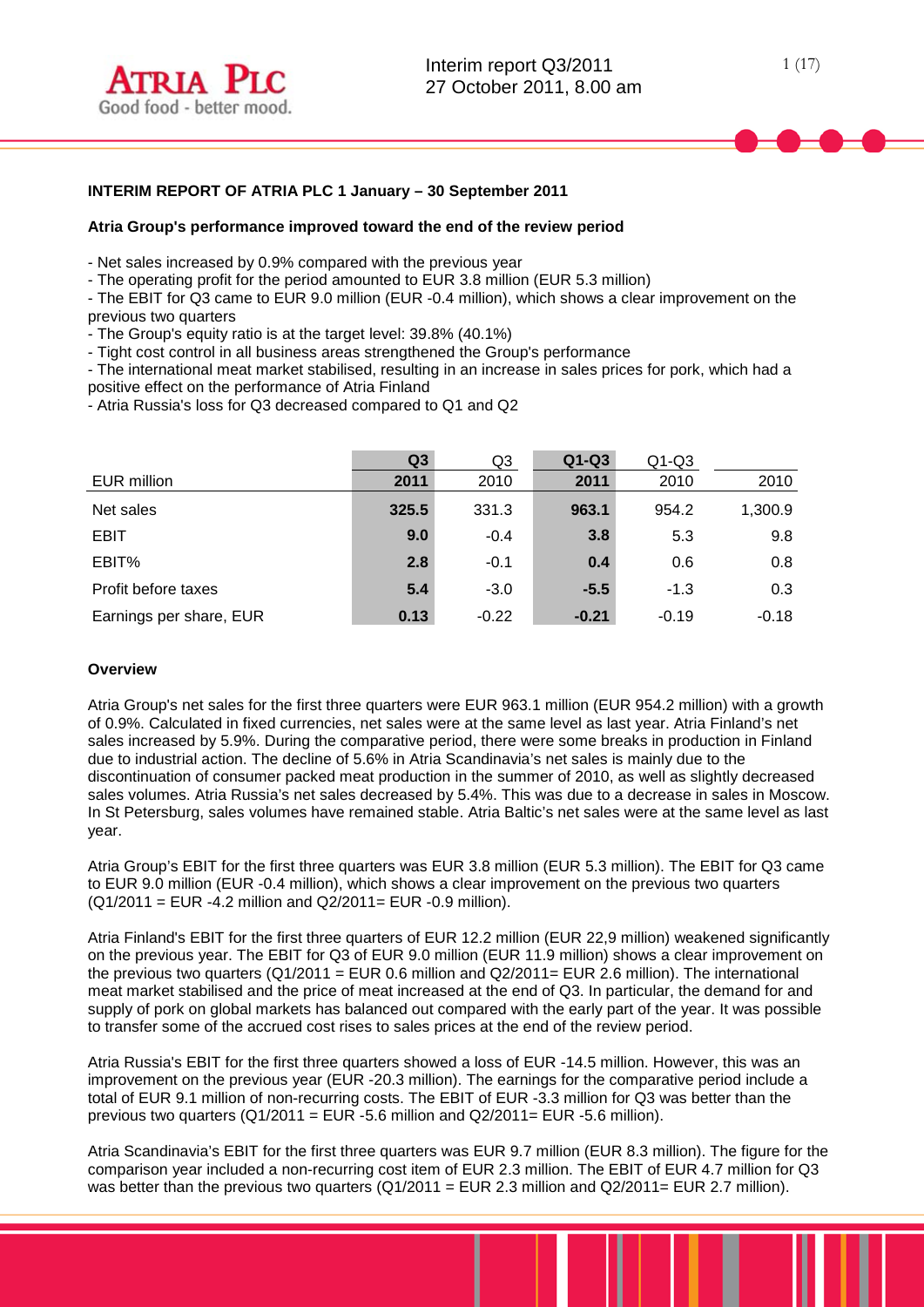

Atria Baltic's EBIT for the first three quarters was EUR -0.4 million (EUR -3.0 million). The EBIT for the first three quarters includes a total of EUR 0.9 million of non-recurring sales gains.

Operating cash flow stood at EUR 28.6 million (EUR 4.5 million) and cash flow from investments at EUR -29.2 million (EUR -34.8 million). The Group's free cash flow amounted to EUR -0.6 million (EUR -30.3 million). Net interest-bearing liabilities amounted to EUR 414.7 million, an increase of EUR 3.3 million since the year-end. Atria Scandinavia concluded an agreement with Nordea Finans Sverige AB concerning the sale of trade receivables. The agreement decreased the company's trade receivables by a total of EUR 16.7 million at the end of the review period.

In January 2011, Atria Plc made a decision to invest approximately EUR 26 million in building and renovation work on the Kauhajoki bovine slaughterhouse and cutting plant. Atria Plc also bought the shares of Kauhajoen Teurastamokiinteistöt Oy from Itikka Co-operative. The final purchase price was EUR 6.1 million.

During the first three quarters of the year, Atria Finland launched programmes to increase the efficiency of bovine slaughtering and to improve the Nurmo production plant. The total annual cost savings from these measures will amount to approximately EUR 10 million. The savings will start to materialise during 2011 and will be fully materialised by the beginning of 2013.

Atria Russia began reorganising its production in 2010, and the project is progressing according to plan. Production of meat products will be transferred from the Moscow and Sinyavino plants to the new Gorelovo plant in St Petersburg. Personnel reductions will be bigger than previously reported, and the estimated annual cost savings will amount to approximately EUR 7.5 million. The savings will begin to materialise already during 2011, and they will be fully materialised by the beginning of 2013.

During the review period, Atria Scandinavia continued to enhance its operational efficiency by automating the production process for black pudding. The production of black pudding will be transferred from the Saltsjö-Boo plant in Stockholm to Tranås during the remainder of the year. The efficiency improvement programme is expected to generate an annual cost saving of approximately EUR 1.0 million. The saving will be fully realised as of the beginning of 2012.

The implementation of the product leadership strategy progressed according to plan. The elements emphasised in the product leadership strategy are strengthening the product brands represented by Atria, ensuring the competitiveness of the existing products, and developing new, innovative products.

|  | <b>Key indicators</b> |
|--|-----------------------|
|--|-----------------------|

| <b>EUR million</b>                  | 30.9.11 | 30.9.10 | 31.12.10 |
|-------------------------------------|---------|---------|----------|
|                                     |         |         |          |
| Shareholders' equity per share, EUR | 14.74   | 15.41   | 15.68    |
| Interest-bearing liabilities        | 423.5   | 449.2   | 429.9    |
| Equity ratio, %                     | 39.8    | 40.1    | 40.2     |
| Gearing, %                          | 101.0   | 102.4   | 96.4     |
| Net gearing, %                      | 98.9    | 100.7   | 92.2     |
| Gross investments in fixed assets   | 36.9    | 34.2    | 46.2     |
| Gross investments of net sales, %   | 3.8     | 3.6     | 3.5      |
| Average number of personnel (FTE)   | 5,550   | 5.811   | 5,812    |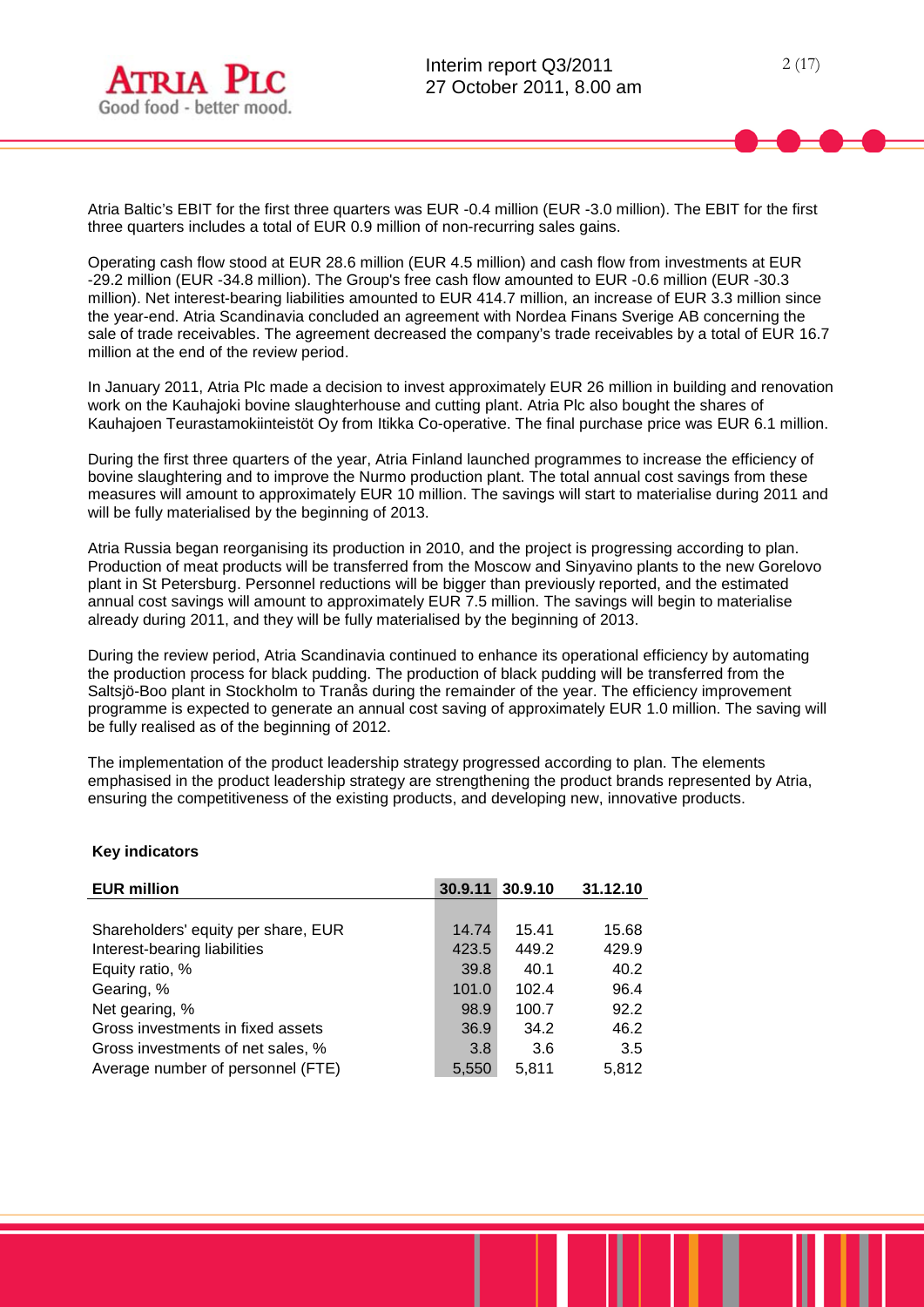# **Atria Finland 1 January - 30 September 2011**

|             | Q <sub>3</sub> | Q3    | $Q1-Q3$ | $Q1-Q3$ |       |
|-------------|----------------|-------|---------|---------|-------|
| EUR million | 2011           | 2010  | 2011    | 2010    | 2010  |
| Net sales   | 197.5          | 195.9 | 586.8   | 553.9   | 767.8 |
| <b>EBIT</b> | 9.0            | 11.9  | 12.2    | 22.9    | 30.7  |
| EBIT %      | 4.6            | 6.1   | 2.1     | 4.1     | 4.0   |

**Atria Finland's** Q1-Q3 net sales increased year-on-year by 5.9 per cent. The net sales for the comparative period were weakened by the industrial action in the food sector in the spring 2010. Net sales for Q3 came to EUR 197.5 million (EUR 195.9 million).

EBIT for the first three quarters weakened significantly on the previous year. During Q3, operating profit development turned positive. The reason for the clear improvement in earnings compared to the previous quarters of the year is tight cost control and stabilisation in the meat market at the end of Q3. Moreover, sales development was positive during Q3.

The international meat market stabilised and the price of meat increased at the end of Q3. In particular, the demand for and supply of pork on global markets has balanced out compared with the first three quarters. It was possible to transfer some of the accrued cost rises to sales prices at the end of the review period. Atria's stock levels were cleared during the first half of the year, and stocks are currently at a good level.

The prices of cereals and feed have remained high despite a reasonably good harvest. For this reason, the cost pressures in domestic meat production remained high. Taking into account all types of meat, the producer prices that Atria Finland paid in the first three quarters were 7 per cent higher on average than in the same period in the previous year.

According to Atria's estimate, the value of the entire market has increased by about 3.5 per cent since the start of the year. Atria strengthened its position during Q3 compared to the previous quarters. The market share of Atria products in Q3 was approximately 25 per cent measured in value. Atria launched a new product family, Atria Bravuuri, during the period. The products have sold well and new products will join the range at the beginning of next year.

The Kauhajoki bovine slaughterhouse investment is progressing according to the original schedule. The extension to the bovine slaughterhouse will provide an additional 5,000 square metres of space, with nearly the same size of space to be renovated in the old building. With the extension and the slaughtering line renovation, the slaughtering capacity at Kauhajoki will increase from the current 26 million kilos per year to nearly 40 million kilos per year. As part of the investment, Atria also bought the shares of Kauhajoen Teurastamokiinteistöt Oy from Itikka Co-operative. The final purchase price was EUR 6.1 million.

Atria made a decision to invest EUR 6 million in an extension and equipment for its chicken hatchery located at Seinäjoki. Sales of fresh domestic Atria chicken products have been increasing for several years. This investment will ensure future growth potential and better delivering ability during demand peaks.

During the first three quarters of the year, Atria Finland launched programmes to increase the efficiency of bovine slaughtering and to improve the Nurmo production plant. The total annual cost savings from these measures will amount to approximately EUR 10 million. The savings will start to materialise during 2011 and will be fully materialised by the beginning of 2013.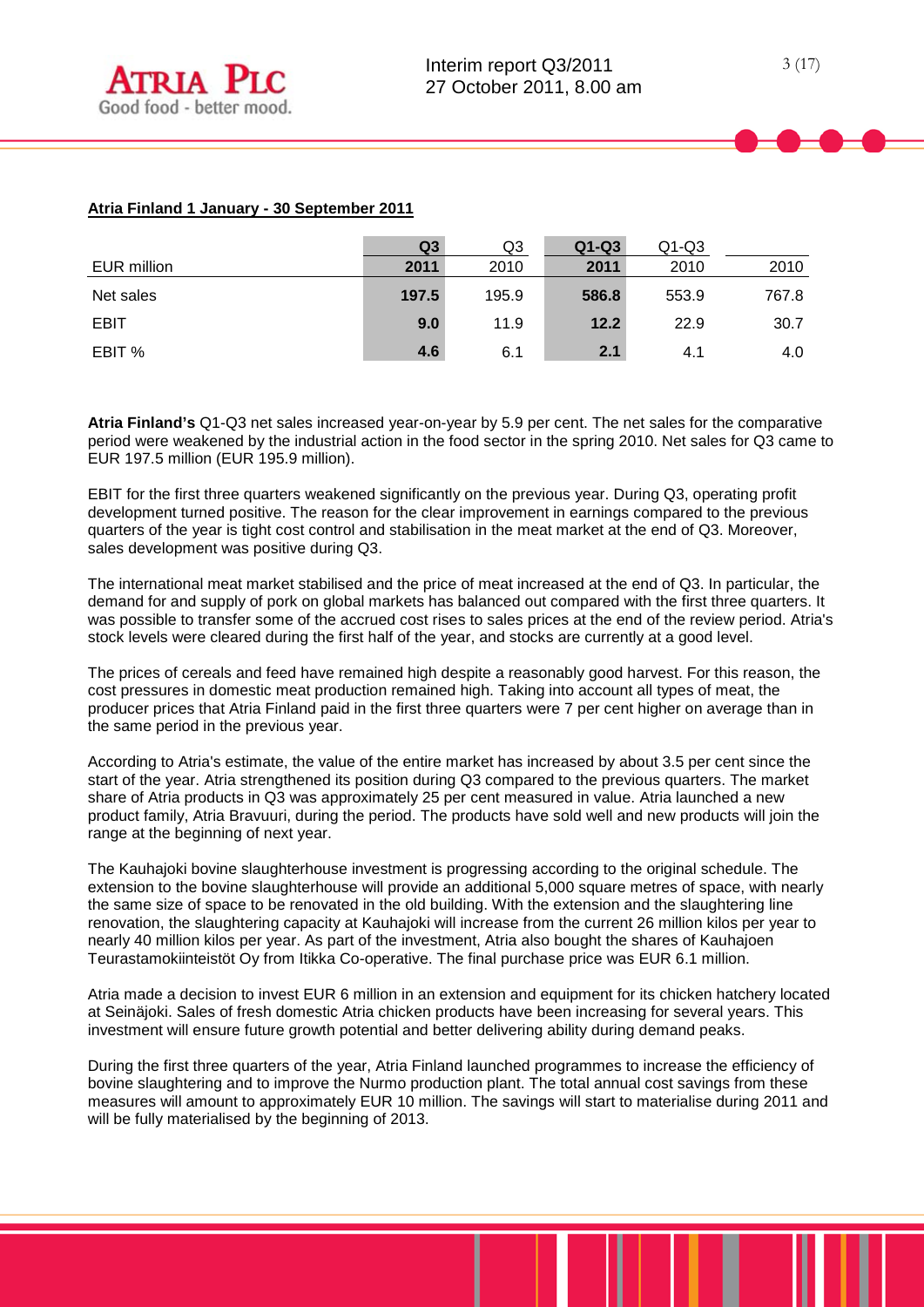

The corporate responsibility projects in Atria's Handprint programme progressed according to plan. In autumn 2010, a project leading to improved safety at work was launched as part of the "Early caring" project. This year, an industrial safety system will be taken into use, which includes industrial safety rounds carried out by the management and supervisors, as well as a revised accident investigation procedure. The measures have yielded results and the number of occupational accidents has dropped significantly. In addition, a new occupational health centre will be constructed at the Nurmo plant area. At the health centre, significant investments have been made in preventative rehabilitation facilities. The new health centre will be taken into use at the end of 2011.

An important step forward in animal well-being was made with the introduction of castration pain relief. Atria is the first Finnish operator in the industry that demands that all of its pork producers use pain relief.

# **Atria Scandinavia 1 January - 30 September 2011**

|             | Q3   | Q3   | $Q1-Q3$ | $Q1-Q3$ |       |
|-------------|------|------|---------|---------|-------|
| EUR million | 2011 | 2010 | 2011    | 2010    | 2010  |
| Net sales   | 93.5 | 98.9 | 277.1   | 293.6   | 391.6 |
| <b>EBIT</b> | 4.7  | 4.3  | 9.7     | 8.3     | 13.9  |
| EBIT %      | 5.0  | 4.4  | 3.5     | 2.8     | 3.5   |

**Atria Scandinavia's** net sales decreased by 5.6 per cent year-on-year. In local currency, net sales fell by 10.7 per cent. The principal reason for the decline in net sales is the discontinuation of consumer packed meat production in summer 2010. The EBIT for the review period was EUR 9.7 million (EUR 8.3 million). The Q1-Q3/2010 EBIT included EUR 2.3 million of non-recurring costs relating to the shutdown of the Årsta plant.

The retail market for cold cuts and sausages in Sweden has contracted slightly year-on-year. Atria's market share in the Swedish cold cut and cooking sausage market fell a little from last year (source: AC Nielsen). The reason for the loss of market share was Atria's decision to discontinue non-profitable product groups. In accordance with its strategy, Atria has invested in strong product brands in Sweden: Lönneberga cold cuts and the Sibylla fast food concept.

The Danish market for cold cuts has grown by about 1.5 per cent in the last 12 months. Atria has gained some market share in the Danish market for cold cuts. (Source: AC Nielsen)

Atria Scandinavia's development programme progressed as planned during the review period. The Saltsjö-Boo plant will be shut down by the end of 2011 and the production of black pudding will be transferred to the Tranås production plant. The efficiency improvement programme is expected to generate an annual cost saving of approximately EUR 1.0 million. The saving will be fully realised as of the beginning of 2012. This year, Atria has invested in the production and logistics systems at the Tranås production plant.

The projects implemented under Atria's Handprint programme focus on three themes: quality assurance, personnel and environment. A project launched to improve product quality has yielded results and the number of product reclamations has reduced significantly.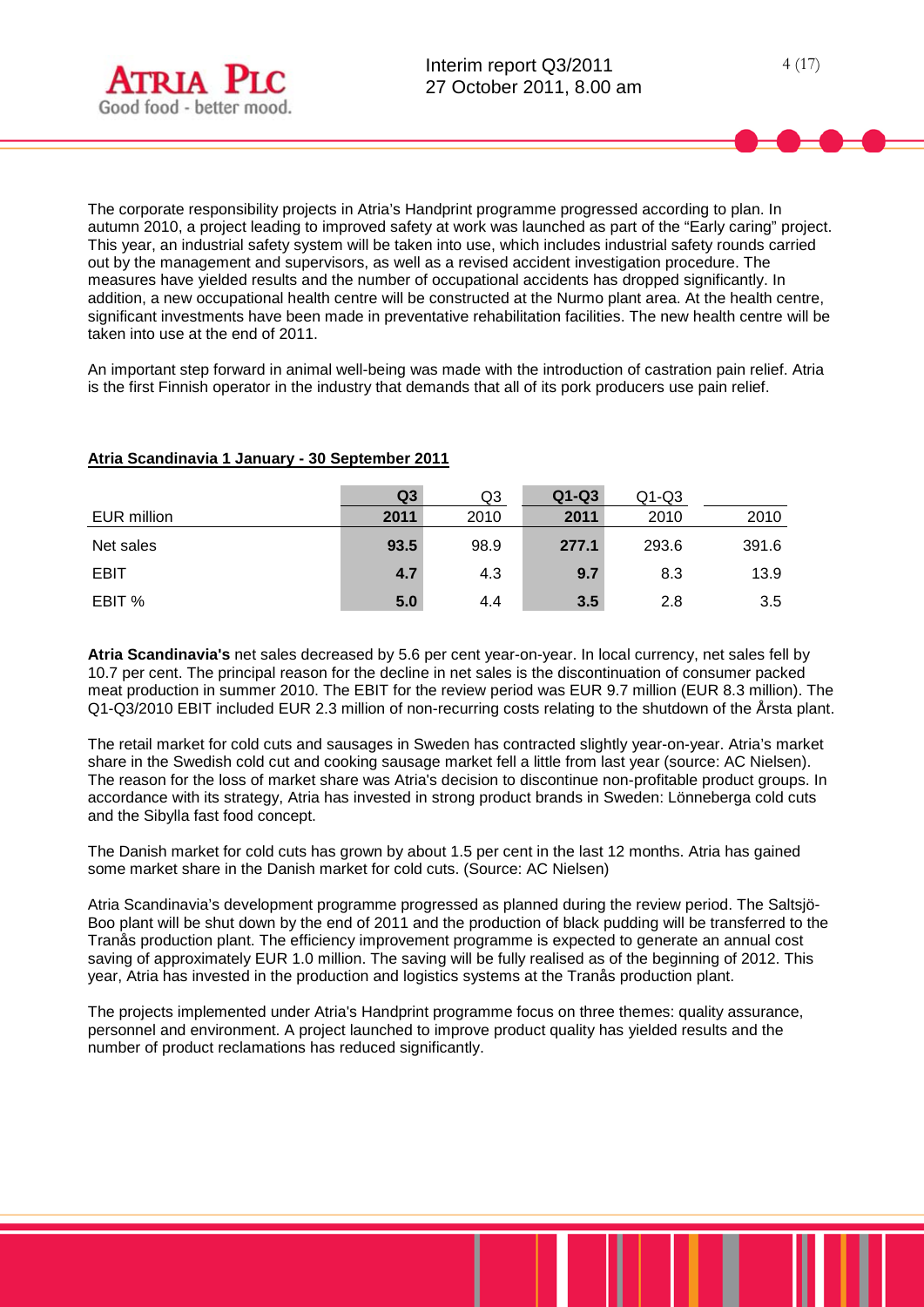# **Atria Russia 1 January - 30 September 2011**

|             | Q3      | Q3      | $Q1-Q3$ | $Q1-Q3$ |         |
|-------------|---------|---------|---------|---------|---------|
| EUR million | 2011    | 2010    | 2011    | 2010    | 2010    |
| Net sales   | 31.0    | 33.7    | 91.8    | 97.0    | 129.2   |
| <b>EBIT</b> | $-3.3$  | $-15.4$ | $-14.5$ | $-20.3$ | $-27.9$ |
| EBIT %      | $-10.7$ | $-45.6$ | $-15.8$ | $-20.9$ | $-21.6$ |

**Atria Russia's** net sales for the period decreased by 5.4 per cent year-on-year. This was due to a decrease in sales in Moscow. In Q3/2011, the weakened rouble impaired the growth of net sales. In local currency, net sales decreased by 3.0 per cent year-on-year.

Atria Russia's EBIT for the first three quarters showed a loss of EUR -14.5 million. However, this was an improvement on the previous year (EUR -20.3 million). The figure for the comparative period includes a total of EUR 9.1 million of non-recurring costs. The EBIT of EUR -3.3 million for Q3 was better than the previous two quarters (Q1/2011 = EUR -5.6 million and Q2/2011= EUR -5.6 million). The reasons for the improved earnings were enhanced cost efficiency, price rises and a more streamlined product range.

In the first three quarters, economic development in Russia was steady. However, if the uncertainty in the global economy continues, market growth in terms of value will be more uncertain than previously. The weakened rouble increased the prices of imported raw materials at the end of Q3.

According to Atria's own estimate, Atria's market share in the St Petersburg retail trade has remained stable. Atria is the clear market leader in St Petersburg with a share of approximately 20 per cent. In Moscow, Atria's market share is about two per cent.

The performance of Campofarm, a pork farm owned by Atria, was weighed down by continuously high feed costs. The pork farm projects implemented in cooperation with Dan-Invest are progressing according to plan. The first pigs will be slaughtered in early December.

The development programme launched in 2010 to improve profitability and the efficiency of production is progressing according to schedule. Production of meat products will be transferred from the Moscow plant and the Sinyavino plant in St Petersburg to the new Gorelovo plant in St Petersburg. The arrangement enables Atria to increase the productivity of its entire production structure and make maximum use of the efficient process technology at the new Gorelovo facility. Personnel reductions will be bigger than previously reported, and the estimated annual cost savings will amount to approximately EUR 7.5 million. The savings will start to materialise in late 2011, and they will be fully materialised as of the beginning of 2013.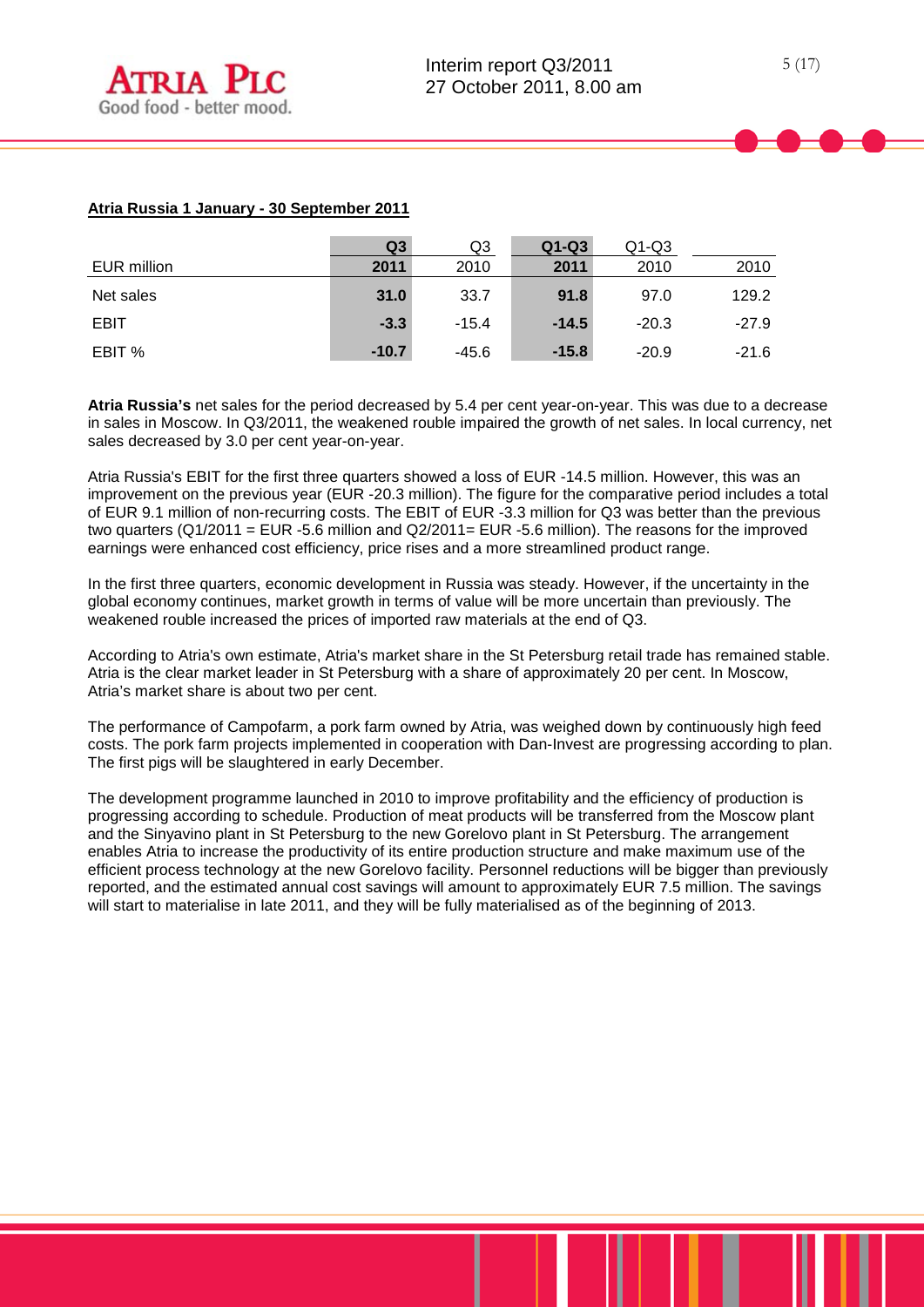# **Atria Baltic 1 January - 30 September 2011**

|             | Q <sub>3</sub> | Q3      | $Q1-Q3$ | $Q1-Q3$ |         |
|-------------|----------------|---------|---------|---------|---------|
| EUR million | 2011           | 2010    | 2011    | 2010    | 2010    |
| Net sales   | 9.0            | 8.7     | 26.3    | 26.2    | 35.0    |
| <b>EBIT</b> | $-0.4$         | $-0.9$  | $-0.4$  | $-3.0$  | $-3.7$  |
| EBIT %      | $-4.8$         | $-10.3$ | $-1.5$  | $-11.3$ | $-10.5$ |

Atria Baltic's Q1-Q3/2011 net sales were at the same level as in Q1-Q3/2010. The EBIT showed clear improvement on the previous year. The positive development of earnings was due to good cost control and an improved sales structure, as well as non-recurring sales gains. EBIT for the first three quarters of the year includes a total of EUR 0.9 million of non-recurring sales gains. The earnings development of the company's primary production was burdened by cereal and feed prices, which remained high.

According to Atria's own estimate, there was slight growth in the meat product market in Estonia during the summer. However, rising general consumer prices in Estonia may weaken the buying power of consumers in the future.

Atria's market share in the cold cut and cooking sausage market fell a little, particularly in the less expensive product groups (source: Atria's own estimate). New products accounted for a significant proportion of total sales in the summer. The new packaging of consumer packed meat and uncooked sausages was received particularly favourably by the market. In addition, the launch of the additive-free Jussi meat products was successful.

Estonian consumers have also become more concerned about the use of food additives. In the remainder of the year, Atria will focus on relaunching the Maks & Moorits brand and will discontinue the use of monosodium glutamate in all Maks & Moorits products.

#### **Financing, cash flow, investments and equity ratio**

At the end of the review period, the value of undrawn committed credit facilities stood at EUR 155.5 million (EUR 59.9 million). The average maturity of loans drawn and committed credit facilities stood at 3 years 3 months (3 years 5 months). Atria Plc concluded two new interest rate swaps, which were used to convert loans in the amount of EUR 50 million drawn in April into fixed-rate ones. At the end of the review period, fixed interest debt accounted for 50 per cent (39%) of the loan portfolio.

The Group's free cash flow (operating cash flow – cash flow from investments) during the review period was EUR -0.6 million (EUR -30.3 million). Net interest-bearing liabilities amounted to EUR 414.7 million, with a growth of EUR 3.3 million since the year-end. The Group's investments during the period totalled EUR 36.9 million (EUR 34.2 million). The equity ratio was at the year-end's level, 39.8 per cent.

Atria Scandinavia concluded an agreement with Nordea Finans Sverige AB concerning the sale of trade receivables. The agreement decreased the company's trade receivables by a total of EUR 16.7 million at the end of the review period.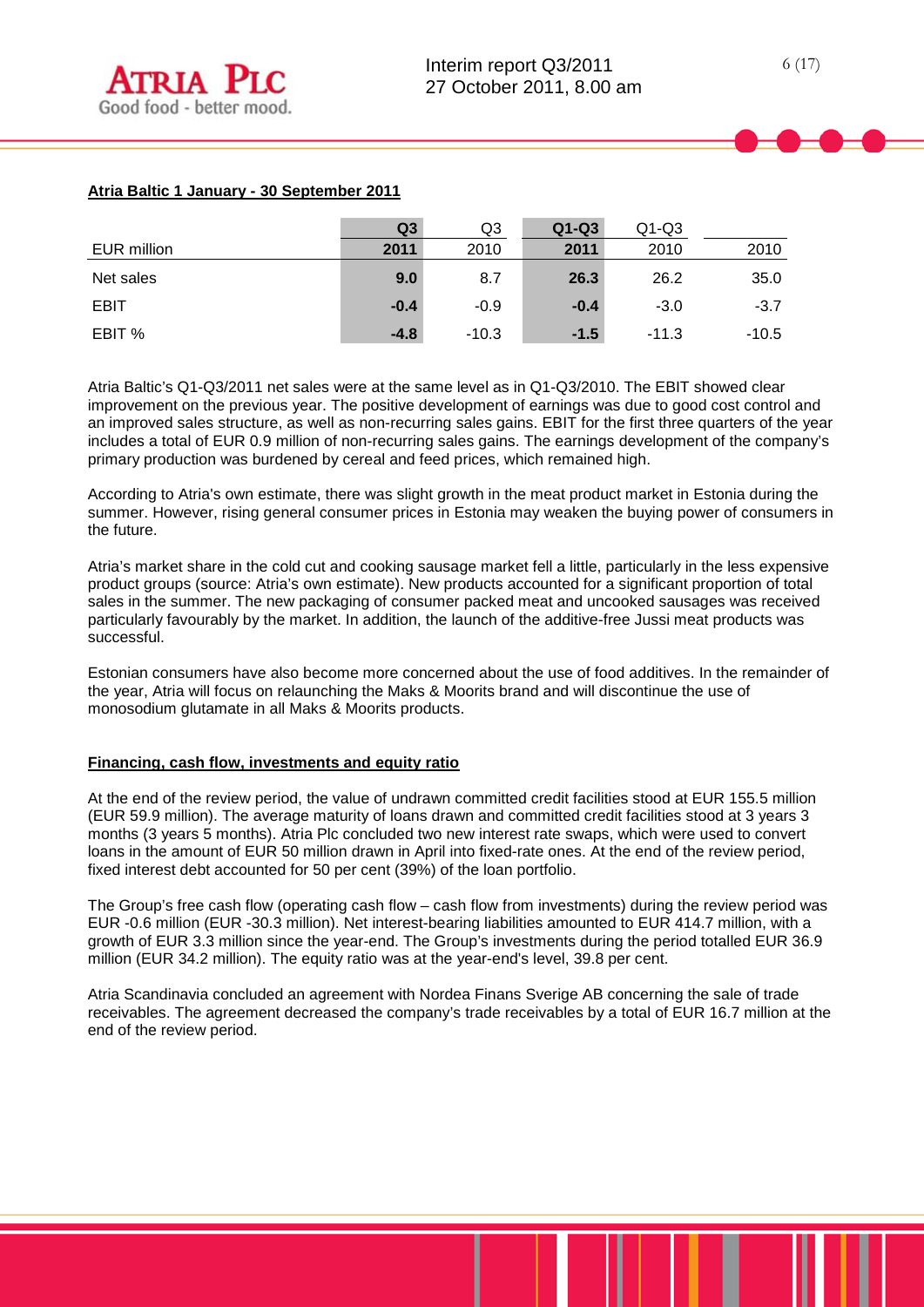

#### **Average number of personnel (FTE)**

The Group had an average of 5,550 (5,811) employees during the period. Personnel by business area:

| Atria Finland     | 2 148 (2 093)* |
|-------------------|----------------|
| Atria Scandinavia | 1 147 (1 214)  |
| Atria Russia      | 1 854 (2 025)  |
| Atria Baltic      | 401 (479)      |

\*The average number of man-years (the FTE figure) of Atria Finland was weakened by industrial action in the food sector in spring 2010.

#### **Atria Plc's administration**

Juha Gröhn was appointed Atria Plc's CEO effective as of 18 March 2011 after Matti Tikkakoski left his position at the beginning of March. At the same time, the management group was simplified, both in terms of composition and management model.

As of 1 May 2011, the composition of Atria Plc's management group is as follows:

- Juha Gröhn, CEO
- Juha Ruohola, Deputy CEO and Group Vice President
- Mika Ala-Fossi, Executive Vice President, Atria Finland
- Tomas Back, Executive Vice President, Atria Scandinavia
- Jarmo Lindholm, Executive Vice President, Atria Russia<br>- Rauno Väisänen, Executive Vice President, Atria Baltic
- Rauno Väisänen, Executive Vice President, Atria Baltic
- Heikki Kyntäjä, CFO<br>- Kirsi Matero Group
- Kirsi Matero, Group Vice President, Human Resources

The members of the management group report to Juha Gröhn, CEO, Atria Plc.

In its organisation meeting following the Annual General Meeting, Atria Plc's Supervisory Board re-elected retiring member of the Board Martti Selin. Ari Pirkola was appointed Chairman of the Supervisory Board and Seppo Paavola as Deputy Chairman of the Supervisory Board. Chairman of the Board Martti Selin and Deputy Chairman of the Board Timo Komulainen were reappointed.

Atria Plc's Board of Directors now has the following membership: Chairman of the Board Martti Selin; Deputy Chairman Timo Komulainen; members Tuomo Heikkilä, Esa Kaarto, Maisa Romanainen and Harri Sivula.

#### **Short-term business risks**

No significant changes have occurred to Atria Group's short-term business risks compared with the risks described in the financial statements of 2010.

#### **Outlook for the future**

The company expects full-year EBIT to be significantly lower than 2010 EBIT excluding non-recurring items (EUR 21.6 million). Net sales are expected to grow somewhat in 2011.

The key source for uncertainty in terms of reaching the growth target in net sales is the weakening of currency exchange rates during the latter part of the year. Tougher competition may also slow down sales growth.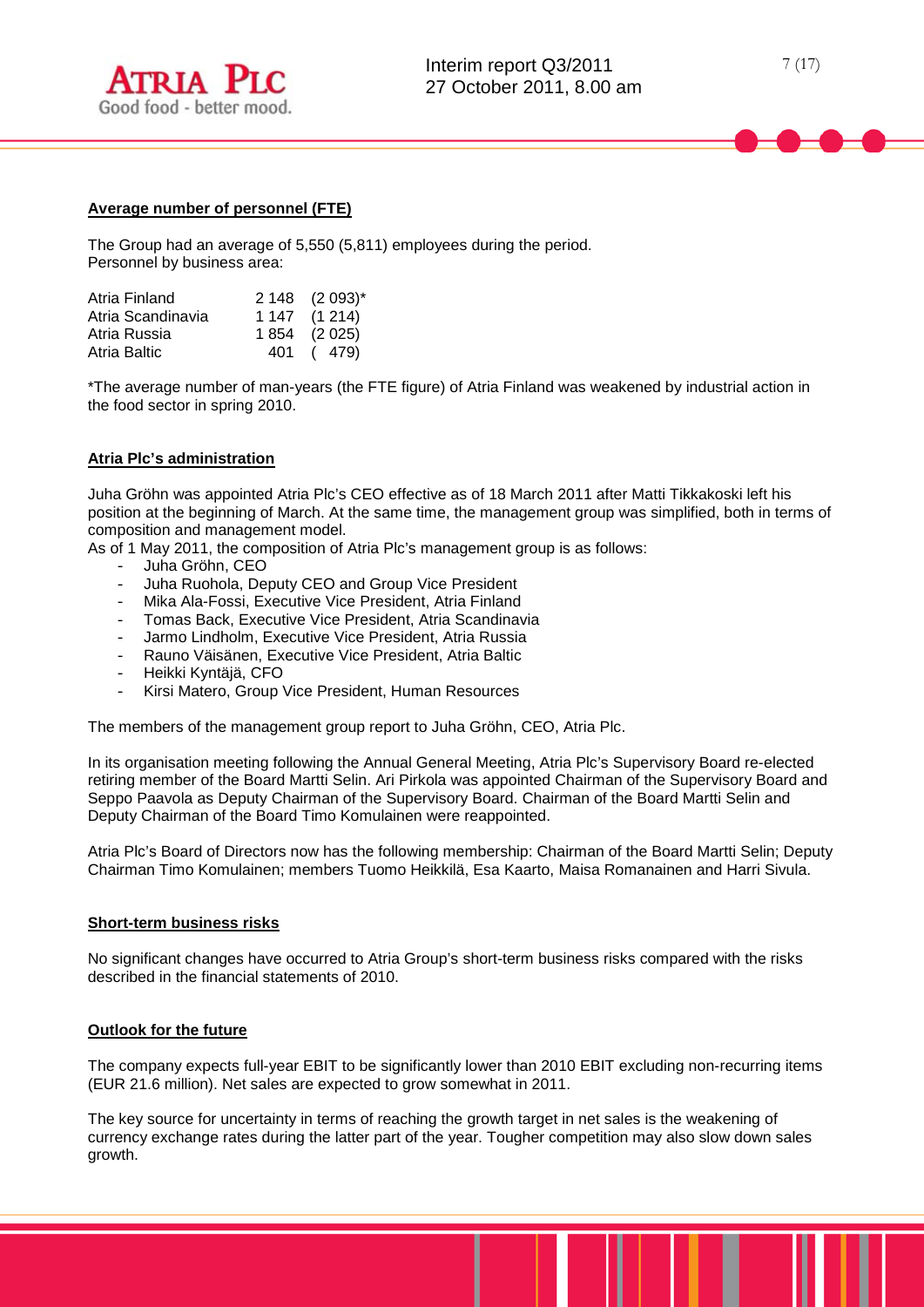



8 (17)

The development of Atria Finland's earnings is significant when evaluating the whole Group's prospects of results. Stabilisation in the meat market and increasing meat prices improve Atria Finland's outlook for the remainder of the year. The price development for raw materials in other business areas will also be a significant factor for the Group's performance in the latter part of the year.

The meat raw material market will continue to stabilise during the remainder of the year. However, there is still pressure to raise meat raw material prices due to high feed and energy costs. Consequently, the wholesale and export prices of meat can be expected to rise during the remainder of the year.

In the first three quarters, the economic development in Russia was steady. However, if the uncertainty in the global economy continues, market growth in terms of value will be more uncertain than previously.

Atria has initiated profitability improvement measures in various business areas in 2010 and 2011. These measures will generate annual cost savings totalling EUR 18.5 million. The savings will begin to materialise during 2011 and will be fully materialised by 2013.

#### **Notification of change in shareholding under the Finnish Securities Markets Act, 24 May 2011**

Atria Plc received a notification from ODIN Forvaltning AS of a change in the company's holding. The total holding of ODIN Forvaltning AS in Atria Plc fell below the five (5) per cent limit with a share transfer completed on 24 May 2011. According to the notification from ODIN Forvaltning AS, the holdings in the company are as follows.

The total holding of ODIN Forvaltning AS:

- Number of Atria A-series shares held: 1,119,206
- Ownership share: 3.96% of the share capital and 1.01% of the voting rights

Full name and business ID of the shareholders: ODIN Forvaltning AS, business ID 957486657

Atria Plc's share capital comprises a total of 28,267,728 shares, of which 19,063,747 are A-series shares and 9,203,981 are KII-series shares. Each A-series share entitles the holder to one (1) vote and each KIIseries share entitles the holder to ten (10) votes, which means that the total number of votes carried by all of Atria Plc's shares is 111,103,557.

#### **Decisions made at the Annual General Meeting**

The financial statements and consolidated financial statements for 2010 were approved at the Annual General Meeting and the members of the Supervisory Board, the Board of Directors and the President and CEO were discharged from liability for 2010.

A dividend of EUR 0.25 to be paid for each share for the 2010 financial year was approved at the Annual General Meeting. Dividends were paid to shareholders who were entered on the record date for the payment of dividends in the Company's shareholder register kept by Euroclear Finland Oy. The record date for the payment of dividends was 4 May 2011 and the date of payment was 11 May 2011.

PricewaterhouseCoopers Oy, a firm of Chartered Public Accountants, was elected as the company's auditor until the closing of the next Annual General Meeting. The audit firm has notified that the auditor with the principal responsibility will be Authorised Public Accountant Juha Wahlroos.

The following composition for the Supervisory Board was decided upon at the Annual General Meeting:

| Member              | Term ends |
|---------------------|-----------|
| Juha-Matti Alaranta | 2012      |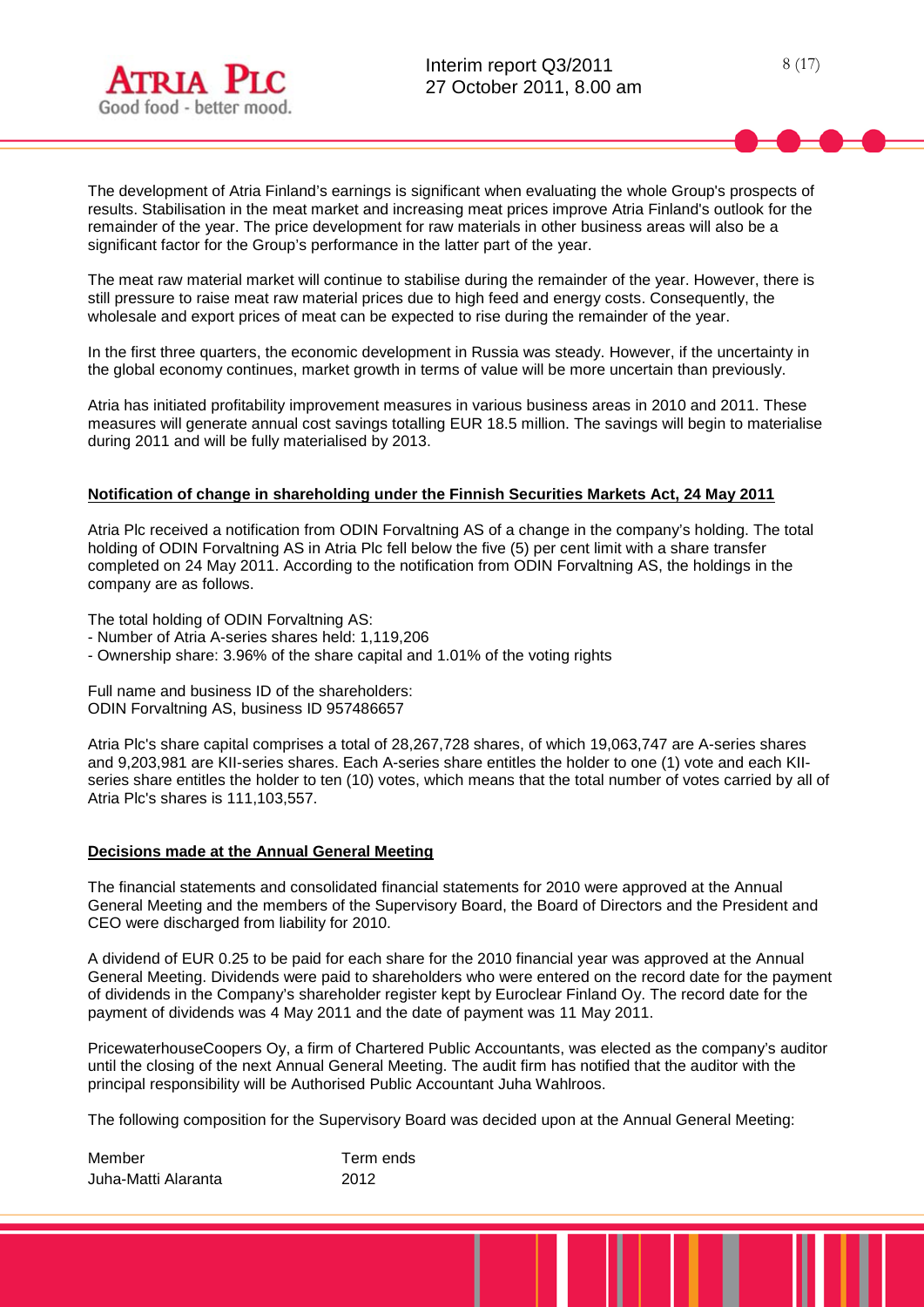

| Juho Anttikoski     | 2013 |
|---------------------|------|
| Mika Asunmaa        | 2013 |
| Lassi-Antti Haarala | 2012 |
| Juhani Herrala      | 2013 |
| Henrik Holm         | 2012 |
| Veli Hyttinen       | 2014 |
| Pasi Ingalsuo       | 2014 |
| Juha Kiviniemi      | 2014 |
| Teuvo Mutanen       | 2014 |
| Mika Niku           | 2012 |
| Seppo Paavola       | 2012 |
| Heikki Panula       | 2013 |
| Pekka Parikka       | 2014 |
| Juha Partanen       | 2013 |
| Ari Pirkola         | 2013 |
| Juho Tervonen       | 2012 |
| Tomi Toivanen       | 2012 |
| Timo Tuhkasaari     | 2014 |

There are a total of 19 members.

A decision was made at the Annual General Meeting to retain the current meeting fees for members of the Supervisory Board. The fees are EUR 250 per meeting, with compensation for loss of working time of EUR 250 per meeting and proceeding day. The fee payable to the Chairman of the Supervisory Board is EUR 3,000 per month and the fee payable to the Deputy Chairman is EUR 1,500 per month.

#### **Distribution of dividends**

On 31 December 2010, the parent company's distributable profit stood at EUR 84.1 million. No significant changes have occurred in the company's financial position since the end of the accounting period. In accordance with the decision made at the Annual General Meeting, the company distributed a dividend of EUR 0.25 per share for 2010, a total of EUR 7 million.

#### **Valid authorisations and authorisation to grant special rights and purchase of treasury shares**

The Annual General Meeting authorised the Board of Directors to decide, on one or several occasions, to issue a maximum of 12,800,000 new A-series shares or to sell any A-series shares held by the company through a share issue and/or by granting option rights or other special rights entitling people to shares as referred to in Chapter 10, Section 1 of the Companies Act. The authorisation is intended to be used for the financing or execution of any acquisitions or other arrangements or investments relating to the company's business, for the implementation of the company's incentive programme or for other purposes subject to the Board's decision.

The Board is also authorised to decide on all terms and conditions of the share issue and of the granting of special rights as referred to in Chapter 10, Section 1 of the Companies Act. The authorisation thus also includes the right to issue shares in deviation from the proportion of the shares held by the shareholders under the conditions provided by law, the right to issue shares against or without payment and the right to decide on a share issue to the company itself without payment – subject to the provisions of the Companies Act regarding the maximum number of treasury shares to be held by a company.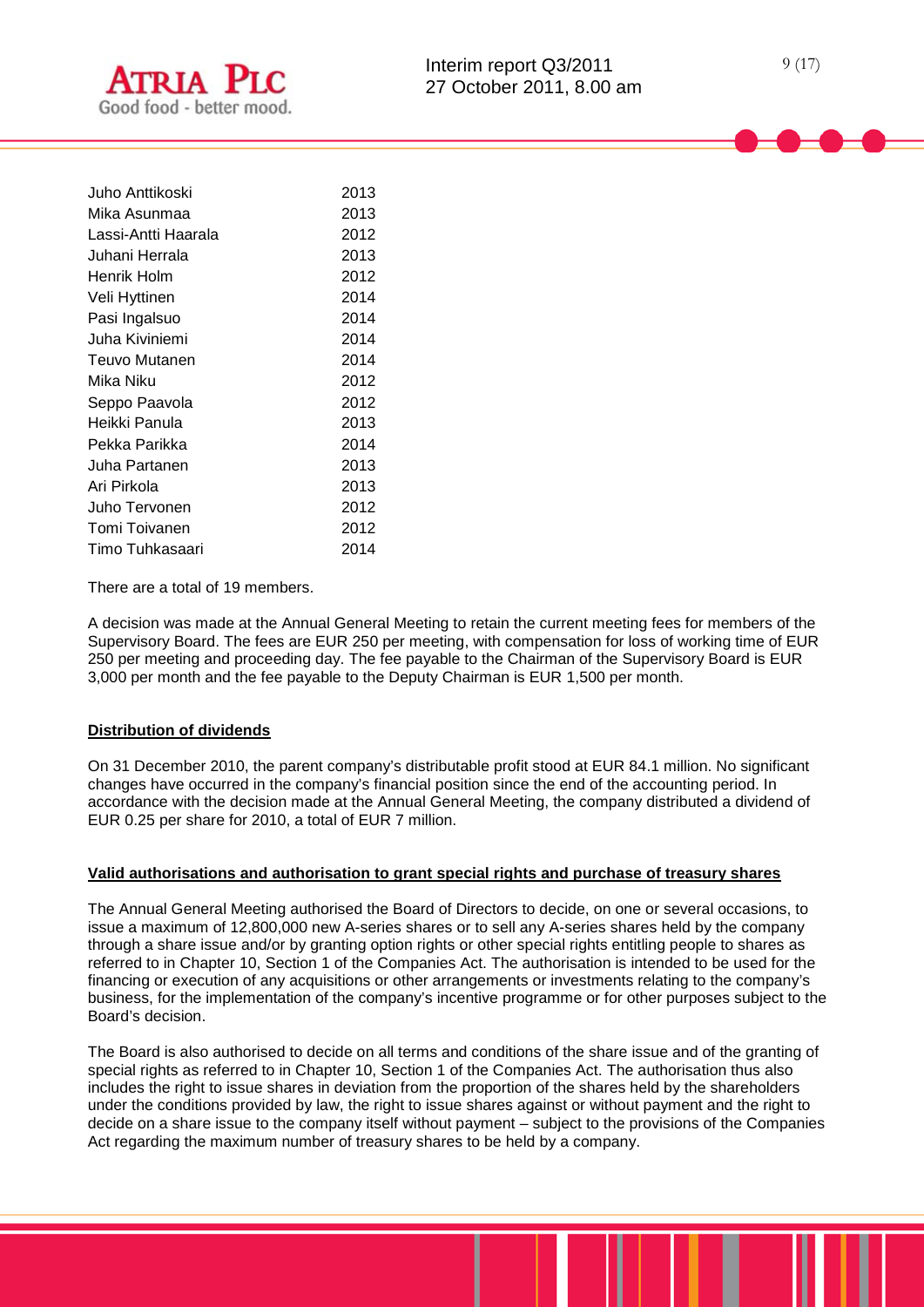

The Annual General Meeting authorised the Board of Directors to decide, on one or several occasions, to acquire a maximum of 2,800,000 of the Company's own A-series shares with funds belonging to the Company's unrestricted equity, subject to the provisions of the Limited Liability Companies Act regarding the maximum number of treasury shares to be held by a company. The Company's own A-series shares may be acquired for use as consideration in any acquisitions or other arrangements relating to the Company's business, to finance investments, as part of the Company's incentive scheme, to develop the Company's capital structure, to be otherwise further transferred, to be retained by the Company or to be cancelled.

The shares shall be acquired in a proportion other than that of the shareholders' current shareholdings in the Company in public trading arranged by NASDAQ OMX Helsinki Ltd at the trading market price of the moment of acquisition. The shares shall be acquired and paid for in accordance with the rules of NASDAQ OMX Helsinki Ltd and Euroclear Finland Oy.

The Board of Directors was authorised to decide on the acquisition of the company's own shares in all other respects. The authorisation shall supersede the authorisation granted by the Annual General Meeting on 29 April 2010 to the Board of Directors to decide on the acquisition of the company's own shares and be valid until the closing of the next Annual General Meeting or until 30 June 2012, whichever is first.

## **Accounting principles**

This interim report has been prepared in accordance with the IAS 34 Interim Financial Reporting standard. Atria has applied the same principles in preparing this interim report as in preparing the 2010 annual financial statements. However, as of 1 January 2011, the Group has adopted new or revised standards and IFRIC interpretations published by the IASB, included in the accounting principles of the annual financial statements of 2010: these new or revised standards or interpretations did not have any impact on the figures presented for the review period.

The principles and formulae for the calculation of key indicators have not changed, and they are presented in the 2010 annual financial statements. The figures given in the interim report are presented in units of 1,000,000 euros, so the combined total of individual figures may differ from the total sum presented. The figures given in the interim report are unaudited.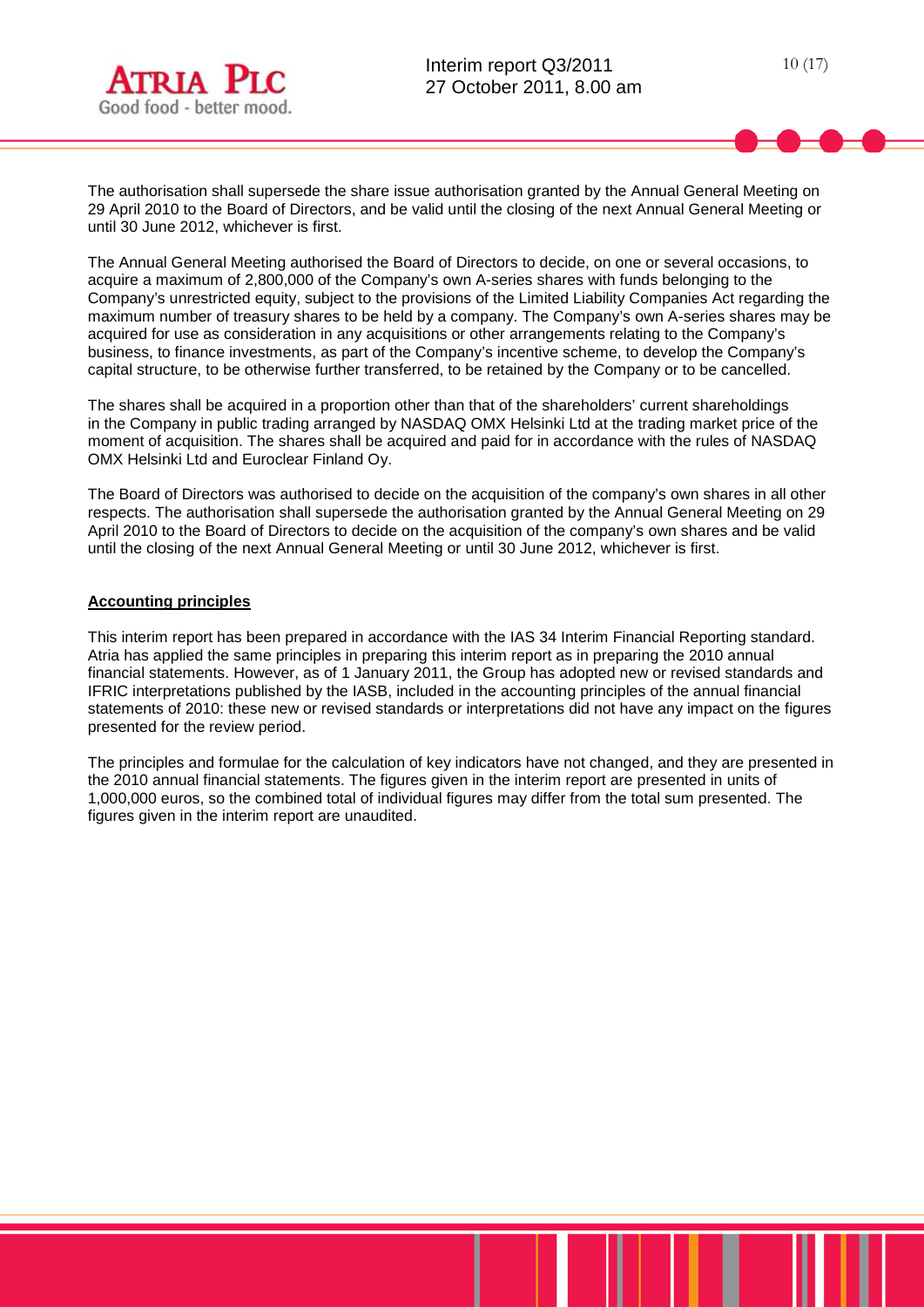

# **ATRIA GROUP**

| <b>CONSOLIDATED INCOME STATEMENT</b>                                  |                   |                    |                    |                    |                    |
|-----------------------------------------------------------------------|-------------------|--------------------|--------------------|--------------------|--------------------|
| <b>EUR million</b>                                                    | $7 - 9/11$        | $7 - 9/10$         | $1 - 9/11$         | $1 - 9/10$         | $1 - 12/10$        |
| <b>Net sales</b>                                                      | 325,5             | 331,3              | 963,1              | 954,2              | 1 300,9            |
| Cost of goods sold                                                    | $-288,3$          | $-290,0$           | $-862,1$           | $-840,8$           | $-1149,1$          |
| <b>Gross profit</b>                                                   | 37,2              | 41,3               | 101,0              | 113,4              | 151,8              |
| Sales and marketing costs<br>Administration costs                     | $-20,6$<br>$-8,4$ | $-21,6$<br>$-11,0$ | $-67,0$<br>$-32,4$ | $-61,9$<br>$-35,7$ | $-84,5$<br>$-47,3$ |
| Other operating income                                                | 1,4               | 4,1                | 5,0                | 6,3                | 7,7                |
| Other operating expenses                                              | $-0,7$            | $-13,2$            | $-2,7$             | $-16,8$            | $-17,9$            |
| <b>EBIT</b>                                                           | 9,0               | $-0,4$             | 3,8                | 5,3                | 9,8                |
| Finance income and costs<br>Income from joint-ventures and associates | $-3,8$<br>0,2     | $-2,9$<br>0,3      | $-10,3$<br>1,0     | $-7,9$<br>1,3      | $-11,2$<br>1,7     |
| Profit before tax                                                     | 5,4               | $-3,0$             | $-5,5$             | $-1.3$             | 0,3                |
| Income taxes                                                          | $-1,6$            | $-2,8$             | $-0,4$             | $-3,1$             | $-4,5$             |
| Profit for the period                                                 | 3,9               | $-5,8$             | $-5,9$             | $-4,4$             | $-4,2$             |
| Profit attributable to:                                               |                   |                    |                    |                    |                    |
| Owners of the parent                                                  | 3,7               | $-6,3$             | $-6,0$             | $-5,4$             | $-5,0$             |
| Non-controlling interests<br><b>Total</b>                             | 0,2<br>3,9        | 0,5<br>$-5,8$      | 0,1<br>$-5,9$      | 1,0<br>$-4,4$      | 0,8<br>$-4,2$      |
| Basic earnings/share, EUR                                             | 0,13              | $-0,22$            | $-0,21$            | $-0,19$            | $-0,18$            |
| Diluted earnings/share, EUR                                           | 0,13              | $-0,22$            | $-0,21$            | $-0,19$            | $-0,18$            |

# **CONSOLIDATED STATEMENT OF COMPREHENSIVE INCOME**

| <b>EUR million</b>                          | $7 - 9/11$ | 7-9/10  | $1 - 9/11$ | $1 - 9/10$ | $1 - 12/10$ |
|---------------------------------------------|------------|---------|------------|------------|-------------|
| Profit for the period                       | 3,9        | $-5,8$  | $-5,9$     | $-4,4$     | $-4,2$      |
| Other comprehensive income after tax:       |            |         |            |            |             |
| Cash flow hedging                           | $-2,7$     | 0,4     | $-4,0$     | 0,4        | 3,2         |
| Net investment hedging                      |            |         |            |            | 0,3         |
| <b>Translation differences</b>              | $-9,0$     | $-7,9$  | $-9,6$     | 12,8       | 16,9        |
| Total comprehensive income for the period   | $-7,8$     | $-13.3$ | $-19.5$    | 8,8        | 16,2        |
| Total comprehensive income attributable to: |            |         |            |            |             |
| Owners of the parent                        | $-8,0$     | $-14.0$ | $-19.6$    | 7,6        | 15,3        |
| Non-controlling interests                   | 0,1        | 0,7     | 0,1        | 1,2        | 0,9         |
| Total                                       | $-7,8$     | $-13.3$ | $-19.5$    | 8,8        | 16,2        |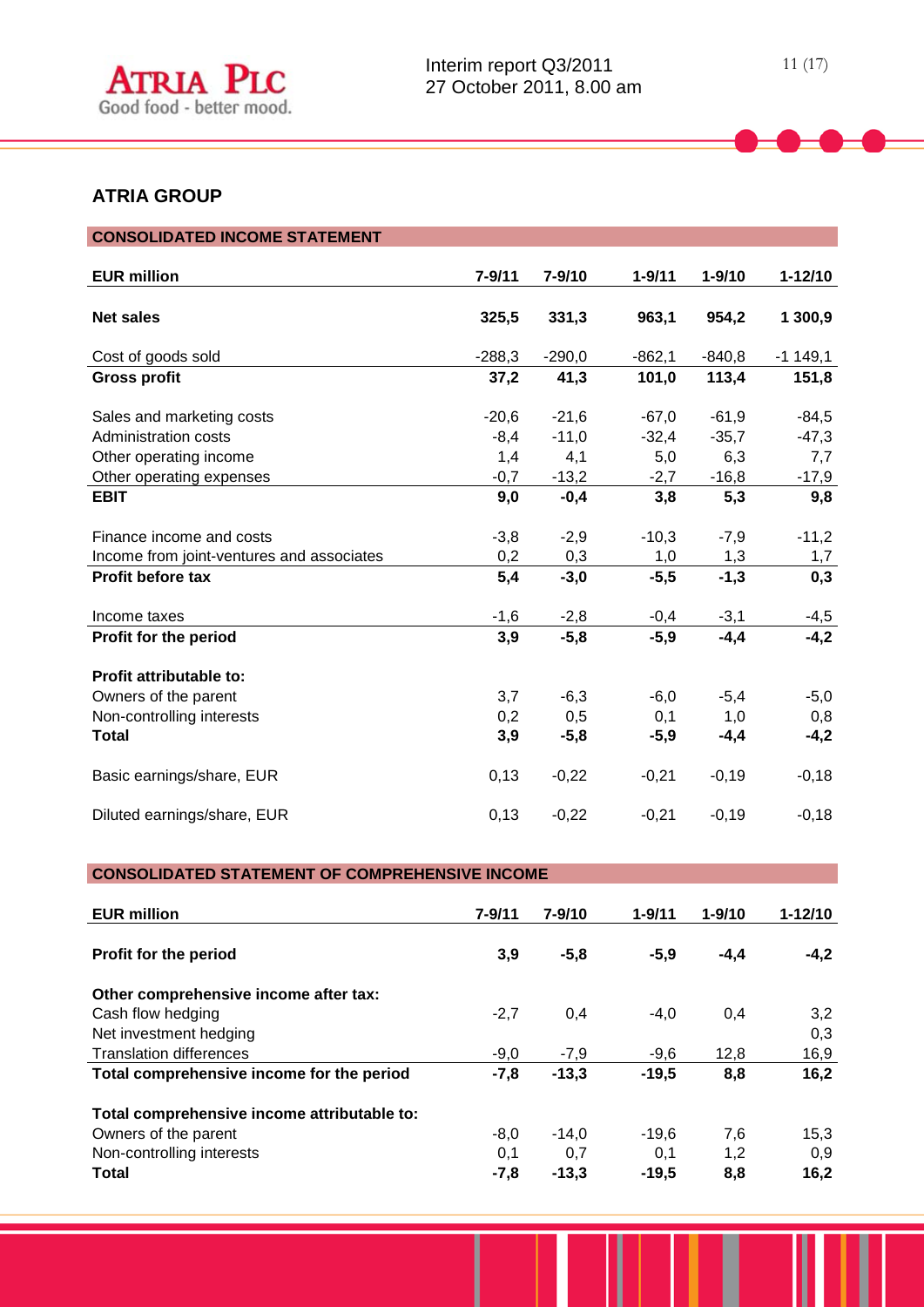| <b>Assets</b>                                |         |         |          |
|----------------------------------------------|---------|---------|----------|
| <b>EUR million</b>                           | 30.9.11 | 30.9.10 | 31.12.10 |
|                                              |         |         |          |
| <b>Non-current assets</b>                    |         |         |          |
| Property, plant and equipment                | 458,2   | 469,6   | 470,1    |
| <b>Biological assets</b>                     | 1,3     | 1,8     | 1,9      |
| Goodwill                                     | 158,8   | 160,4   | 162,9    |
| Other intangible assets                      | 72,0    | 74,2    | 75,5     |
| Investments in joint ventures and associates | 13,3    | 10,8    | 11,9     |
| Other financial assets                       | 1,6     | 2,3     | 1,6      |
| Loans and other receivables                  | 16,9    | 16,7    | 20,2     |
| Deferred tax assets                          | 13,8    | 10,1    | 11,5     |
| <b>Total</b>                                 | 735,9   | 745,9   | 755,5    |
|                                              |         |         |          |
| <b>Current assets</b>                        |         |         |          |
| Inventories                                  | 104,3   | 112,9   | 105,3    |
| <b>Biological assets</b>                     | 5,4     | 5,7     | 5,8      |
| Trade and other receivables                  | 190,4   | 214,1   | 217,3    |
| Cash and cash equivalents                    | 8,9     | 7,5     | 18,5     |
| <b>Total</b>                                 | 309,0   | 340,2   | 346,9    |
|                                              |         |         |          |
| Non-current assets held for sale             | 9,1     | 9,1     | 9,2      |
|                                              |         |         |          |
| <b>Total assets</b>                          | 1 053,9 | 1 095,2 | 1 111,6  |
|                                              |         |         |          |
| <b>Equity and liabilities</b>                |         |         |          |
| <b>EUR million</b>                           | 30.9.11 | 30.9.10 | 31.12.10 |
|                                              |         |         |          |
| Equity belonging to the shareholders         |         |         |          |
| of the parent company                        | 416,6   | 435,6   | 443,2    |
| Non-controlling interest                     | 2,9     | 3,0     | 2,9      |
| <b>Total equity</b>                          | 419,5   | 438,6   | 446,0    |
|                                              |         |         |          |
| <b>Non-current liabilities</b>               |         |         |          |
| Interest-bearing financial liabilities       |         |         |          |
|                                              |         |         |          |
|                                              | 307,4   | 330,2   | 302,8    |
| Deferred tax liabilities                     | 47,6    | 43,8    | 46,8     |
| Other non-interest-bearing liabilities       | 2,8     | 2,9     | 0,8      |
| Provisions                                   | 0,3     | 0,0     | 0,8      |
| <b>Total</b>                                 | 358,1   | 376,9   | 351,2    |
|                                              |         |         |          |
| <b>Current liabilities</b>                   |         |         |          |
| Interest-bearing financial liabilities       | 116,1   | 119,0   | 127,2    |
| Trade and other payables                     | 160,2   | 160,7   | 187,2    |
| <b>Total</b>                                 | 276,3   | 279,7   | 314,4    |
|                                              |         |         |          |
| <b>Total liabilities</b>                     | 634,4   | 656,6   | 665,6    |
| <b>Total equity and liabilities</b>          | 1 053,9 | 1 095,2 | 1 111,6  |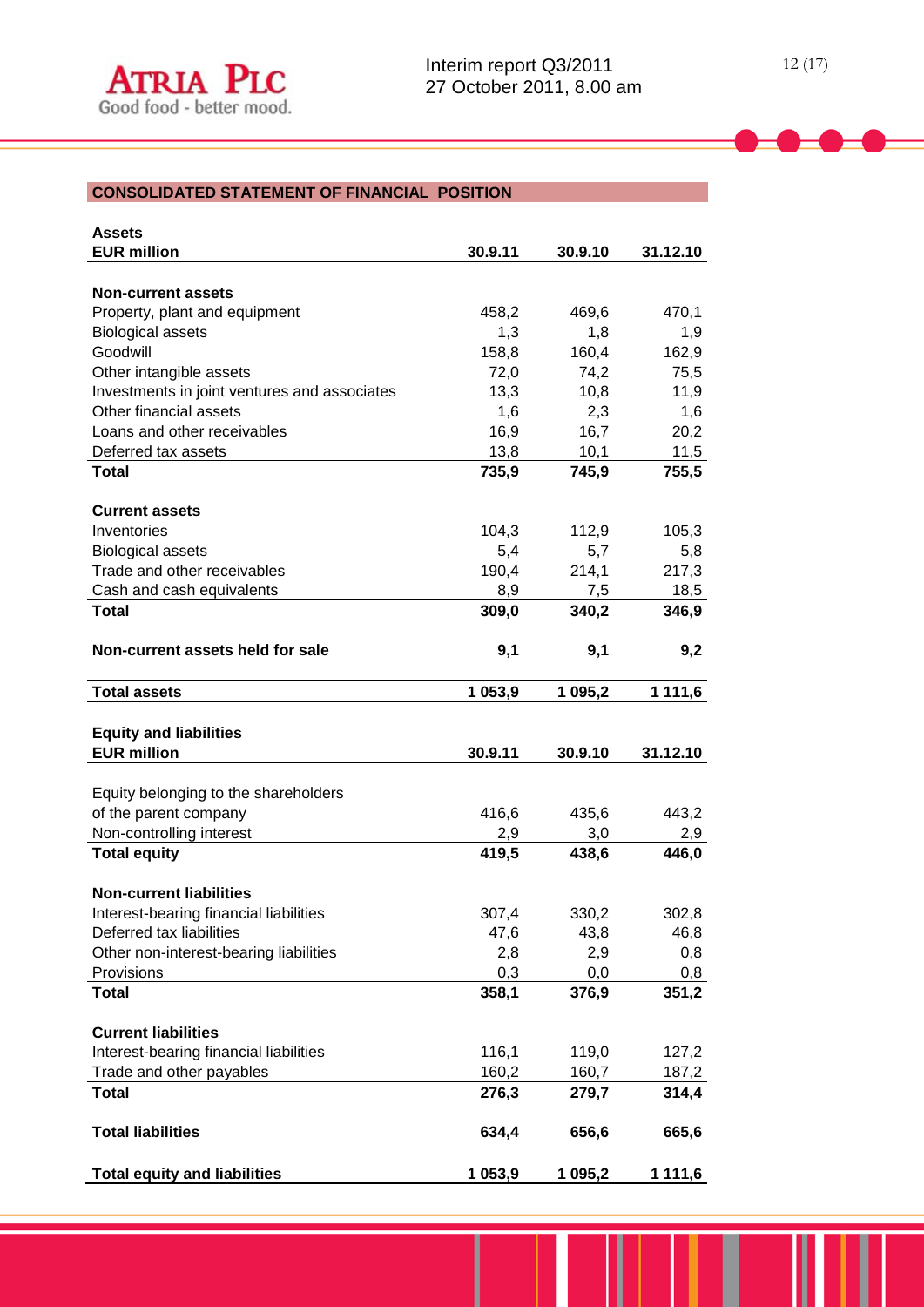# **CONSOLIDATED STATEMENT OF CHANGES IN EQUITY**

| <b>EUR million</b>                                                                                  |                 | of parent company                    |            |                     | Equity belonging to the shareholders |                 |                                               |                  | Non-<br>cont<br>roll | <b>Total</b><br>equity |
|-----------------------------------------------------------------------------------------------------|-----------------|--------------------------------------|------------|---------------------|--------------------------------------|-----------------|-----------------------------------------------|------------------|----------------------|------------------------|
|                                                                                                     | ca<br>pit<br>al | Share Share Own Other<br>pre<br>mium | sha<br>res | reser<br><b>ves</b> | non-<br>rest.<br>equity<br>fund      | lation<br>diff. | Inv. Trans Retain Total<br>ed<br>earn<br>ings |                  | ing<br>inte<br>rests |                        |
| <b>Equity 1.1.10</b>                                                                                | 48,1            | 138,5                                | $-1,3$     | $-1,7$              | 110,6                                | $-31,0$         |                                               | 171,9 435,1      | 1,8                  | 436,9                  |
| Periods comprehensive<br>income<br>Profit for the period<br>Other comprehensive                     |                 |                                      |            |                     |                                      |                 | $-5,4$                                        | $-5,4$           | 1,0                  | $-4,4$                 |
| income<br>Cash flow hedging<br><b>Translation differences</b><br><b>Transactions</b><br>with owners |                 |                                      |            | 0,4                 |                                      | 12,6            |                                               | 0,4<br>12,6      | 0,2                  | 0,4<br>12,8            |
| Distribution of dividends                                                                           |                 |                                      |            |                     |                                      |                 | $-7,1$                                        | $-7,1$           |                      | $-7,1$                 |
| <b>Equity 30.9.10</b>                                                                               | 48,1            | 138,5                                | $-1,3$     | $-1,3$              | 110,6                                | $-18,4$         |                                               | 159,5 435,6      | 3,0                  | 438,6                  |
| <b>Equity 1.1.11</b>                                                                                | 48,1            | 138,5                                | $-1,3$     | 1,8                 | 110,6                                | $-14,3$         |                                               | 159,8 443,2      | 2,9                  | 446,0                  |
| Periods comprehensive<br>income<br>Profit for the period<br>Other comprehensive                     |                 |                                      |            |                     |                                      |                 | $-6,0$                                        | $-6,0$           | 0,1                  | $-5,9$                 |
| income<br>Cash flow hedging<br><b>Translation differences</b><br><b>Transactions</b><br>with owners |                 |                                      |            | $-4,0$              |                                      | $-9,6$          |                                               | $-4,0$<br>$-9,6$ |                      | $-4,0$<br>$-9,6$       |
| Distribution of dividends                                                                           |                 |                                      |            |                     |                                      |                 | $-7,0$                                        | $-7,0$           |                      | $-7,0$                 |
| <b>Equity 30.9.11</b>                                                                               | 48,1            | $138,5$ -1,3                         |            |                     | $-2,2$ 110,6                         | $-23,9$         |                                               | 146,8 416,6      | 2,9                  | 419,5                  |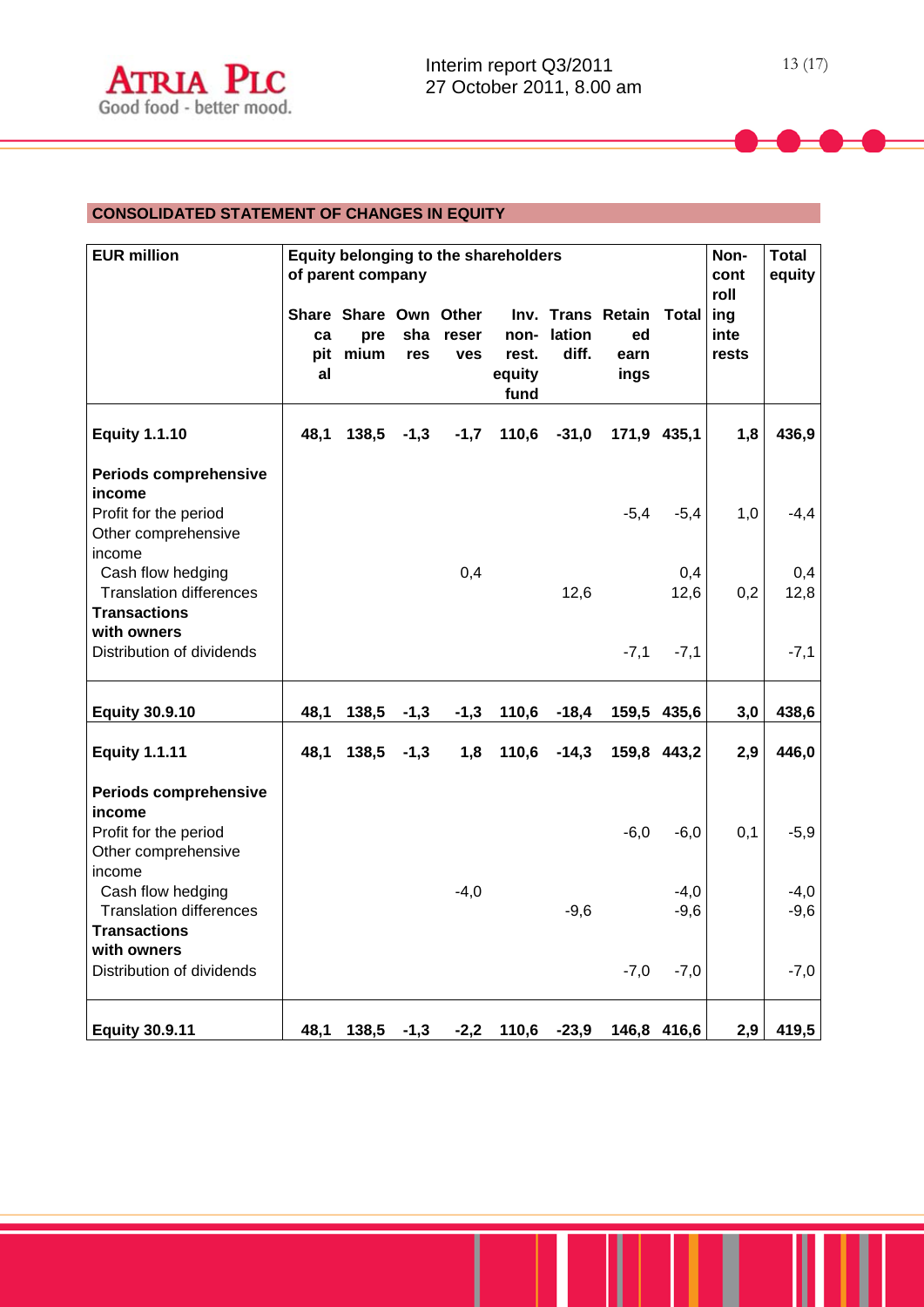| <b>EUR million</b>                      | $1 - 9/11$ | $1 - 9/10$ | 1-12/10 |
|-----------------------------------------|------------|------------|---------|
|                                         |            |            |         |
| Cash flow from operating activities     |            |            |         |
| Operating activities                    | 36,8       | 31,4       | 85,5    |
| Financial items and taxes               | $-8,2$     | -26,9      | $-40,9$ |
|                                         |            |            |         |
| Net cash flow from operating activities | 28,6       | 4,5        | 44,6    |
| Cash flow from investing activities     |            |            |         |
| Tangible and intangible assets          | $-24,0$    | $-29,7$    | $-39,6$ |
| Disposal of subsidiary                  | 2,0        |            |         |
| Acquisition of subsidiary               | $-6,1$     |            |         |
| Investments                             | $-1,1$     | $-5,1$     | $-0,6$  |
|                                         |            |            |         |
| Net cash used in investing activities   | $-29,2$    | $-34,8$    | $-40,2$ |
| Cash flow from financing activities     |            |            |         |
| Loans drawn down                        | 50,0       | 40,8       | 40,8    |
| Loans repaid                            | -51,7      | $-32,2$    | $-56,2$ |
| Dividends paid                          | $-7,0$     | $-7,1$     | $-7,0$  |
|                                         |            |            |         |
| Net cash used in financing activities   | -8,8       | 1,5        | $-22,4$ |
| Change in liquid funds                  | $-9.4$     | $-28,8$    | $-18,0$ |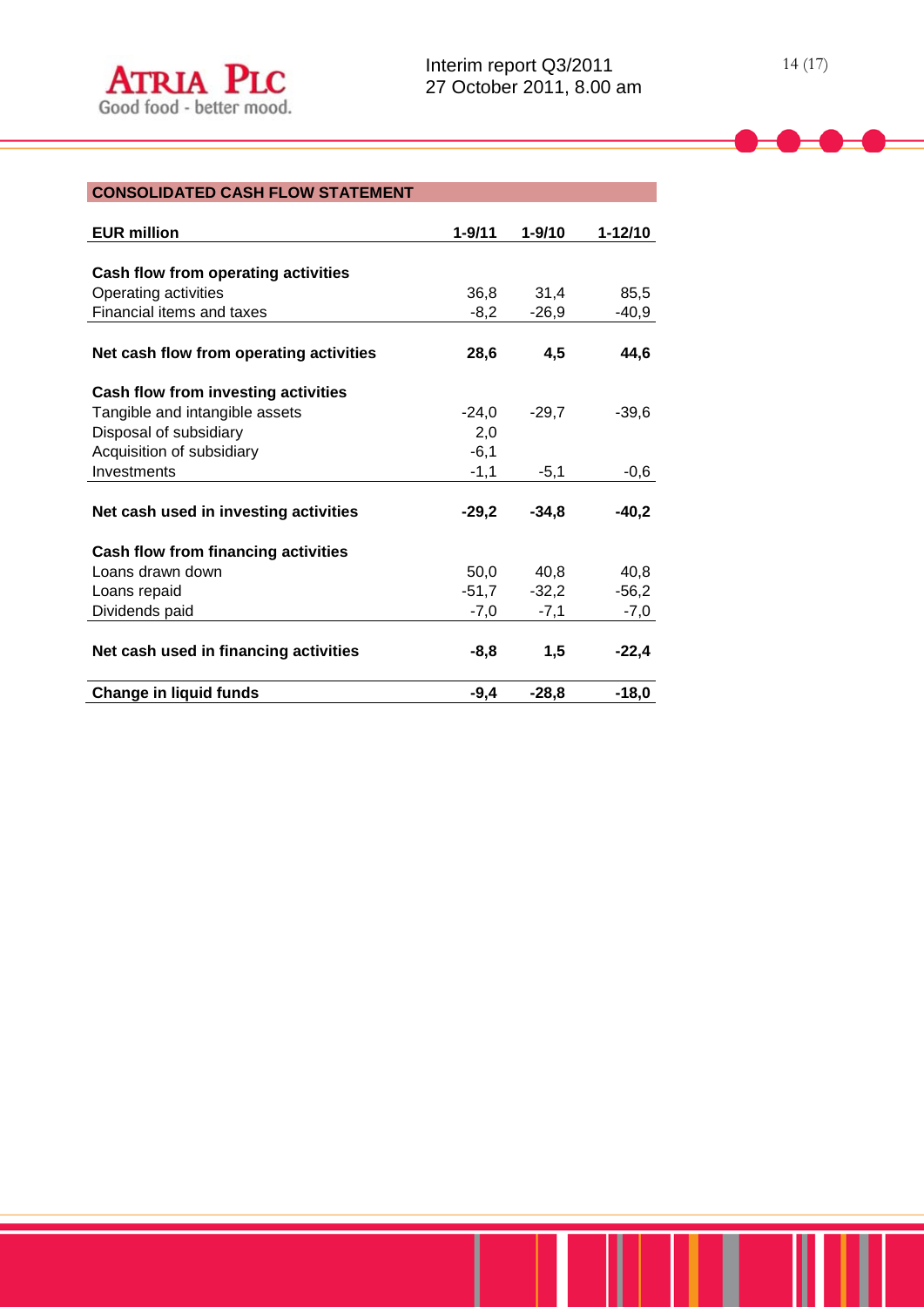# **OPERATING SEGMENTS**

| <b>EUR million</b>  | 7-9/11 | 7-9/10  | $1 - 9/11$ | $1 - 9/10$ | $1 - 12/10$ |
|---------------------|--------|---------|------------|------------|-------------|
|                     |        |         |            |            |             |
| <b>Net sales</b>    |        |         |            |            |             |
| Finland             | 197,5  | 195,9   | 586,8      | 553,9      | 767,8       |
| Scandinavia         | 93,5   | 98,9    | 277,1      | 293,6      | 391,6       |
| Russia              | 31,0   | 33,7    | 91,8       | 97,0       | 129,2       |
| <b>Baltic</b>       | 9,0    | 8,7     | 26,3       | 26,2       | 35,0        |
| <b>Eliminations</b> | $-5,6$ | $-5,9$  | $-18,9$    | $-16,5$    | $-22,7$     |
| <b>Total</b>        | 325,5  | 331,3   | 963,1      | 954,2      | 1 300,9     |
|                     |        |         |            |            |             |
| <b>EBIT</b>         |        |         |            |            |             |
| Finland             | 9,0    | 11,9    | 12,2       | 22,9       | 30,7        |
| Scandinavia         | 4,7    | 4,3     | 9,7        | 8,3        | 13,9        |
| Russia              | $-3,3$ | $-15,4$ | $-14,5$    | $-20,3$    | $-27,9$     |
| <b>Baltic</b>       | $-0,4$ | $-0,9$  | $-0,4$     | $-3,0$     | $-3,7$      |
| Unallocated *       | $-0,9$ | $-0,3$  | $-3,2$     | $-2,6$     | $-3,2$      |
| <b>Total</b>        | 9,0    | $-0,4$  | 3,8        | 5,3        | 9,8         |

\* 1-9/2011 includes a non-recurring severance pay item of EUR 0.8 million including social expenses relating to the termination of the employment contract with Atria Plc's previous CEO

| <b>ROCE</b> *                                 |      |      |      |                   |          |
|-----------------------------------------------|------|------|------|-------------------|----------|
| Finland                                       |      |      | 5,3% | 8,6 %             | 7,9 %    |
| Scandinavia                                   |      |      |      | $6,1\%$ $4,5\%$   | 5,3%     |
| Russia                                        |      |      |      | $-13,6%$ $-12,8%$ | $-16,9%$ |
| <b>Baltic</b>                                 |      |      |      | $-3,1\% -30,3\%$  | $-9,6%$  |
| Group                                         |      |      | 1,0% | 1,0%              | 1,1%     |
| $*$ ROCE =                                    |      |      |      |                   |          |
| EBIT, 12mr / Capital employed, 12 mr avg *100 |      |      |      |                   |          |
| <b>Investments</b>                            |      |      |      |                   |          |
| Finland                                       | 6,0  | 2,8  | 24,7 | 9,1               | 13,3     |
| Scandinavia                                   | 2,3  | 1,9  | 6,3  | 6,3               | 9,5      |
| Russia                                        | 2,3  | 2,3  | 5,1  | 18,4              | 22,6     |
| <b>Baltic</b>                                 | 0,3  | 0,1  | 0,8  | 0,4               | 0,8      |
| <b>Total</b>                                  | 10,9 | 7,1  | 36,9 | 34,2              | 46,2     |
|                                               |      |      |      |                   |          |
| <b>Depreciations</b>                          |      |      |      |                   |          |
| Finland                                       | 6,4  | 7,3  | 19,3 | 22,0              | 28,7     |
| Scandinavia                                   | 2,9  | 3,0  | 8,7  | 8,8               | 11,9     |
| Russia                                        | 2,5  | 12,6 | 7,6  | 16,2              | 18,9     |
| <b>Baltic</b>                                 | 0,7  | 0,7  | 2,1  | 2,2               | 3,0      |
| <b>Total</b>                                  | 12,4 | 23,6 | 37,7 | 49,2              | 62,5     |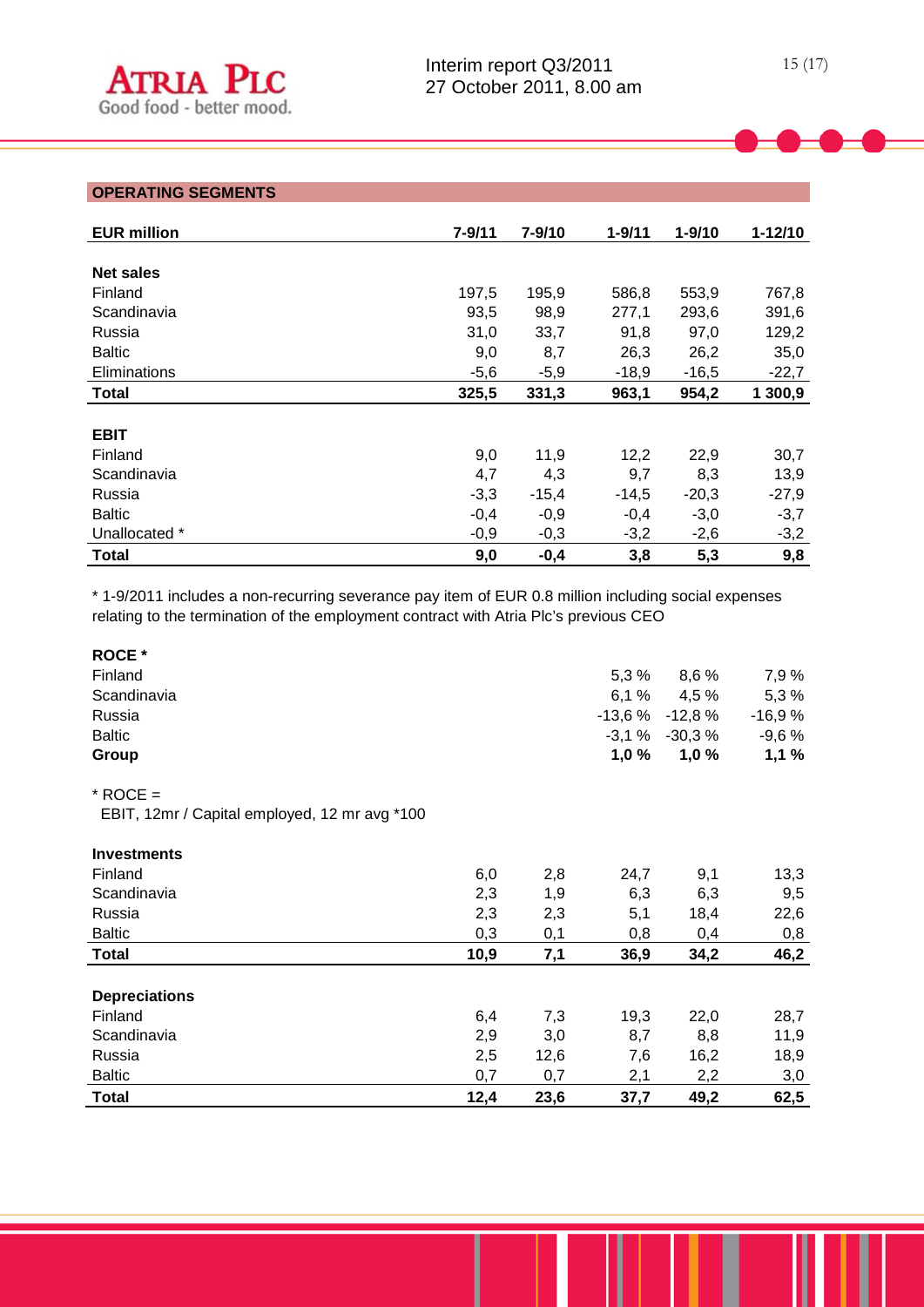#### **CONTINGENT LIABILITIES**

| <b>EUR million</b>                                                                                                         | 30.9.11           | 30.9.10            | 31.12.10          |
|----------------------------------------------------------------------------------------------------------------------------|-------------------|--------------------|-------------------|
| Debts with mortgages or other collateral<br>given as security<br>Loans from financial institutions<br>Pension fund loans   | 3,5<br>5,3        | 5,8<br>4.8         | 5,4<br>4,9        |
| Total                                                                                                                      | 8,8               | 10,6               | 10,3              |
| Mortgages and other securities given as<br>comprehensive security<br>Real estate mortgages<br>Corporate mortgages<br>Total | 4,6<br>1,3<br>5,9 | 6.6<br>3,9<br>10,5 | 5.0<br>4,0<br>9.0 |
| Guarantee engagements not included<br>in the balance sheet<br>Guarantees                                                   | 0,8               | 0,7                | 0.8               |

### **BUSINESS COMBINATIONS**

On 21 June 2011, Atria acquired the entire stock of Kauhajoen Teurastamokiinteistöt Oy from Itikka Cooperative as part of the bovine slaughtering and cutting efficiency improvement programme. Itikka Co-operative is included in the related parties of Atria. Kauhajoen Teurastamokiinteistöt Oy owns the slaughterhouse property and machinery used by Atria in Kauhajoki. The acquisition clarifies the ownership structure.

Atria invests approximately EUR 26 million in renovating the Kauhajoki bovine slaughterhouse and cutting plant. This investment is due to be completed by the end of 2012. The annual cost savings from the entire bovine slaughtering efficiency improvement programme are estimated at EUR 6 million.

| Kauhajoen Teurastamokiinteistöt Oy       | <b>Book value</b>  |             |  |  |
|------------------------------------------|--------------------|-------------|--|--|
|                                          | <b>Fair values</b> | before      |  |  |
|                                          | <b>on</b>          | the         |  |  |
| <b>EUR million</b>                       | acquisition        | acquisition |  |  |
| Property, plant and equipment            | 9,0                | 2,4         |  |  |
| Intangible assets                        | 0,1                | 0,1         |  |  |
| Current receivables                      | 0,2                | 0,2         |  |  |
| <b>Total assets</b>                      | 9,3                | 2,7         |  |  |
| Non-current interest-bearing liabilities | 1,5                | 1,5         |  |  |
| Deferred tax liabilities                 | 1,7                |             |  |  |
| <b>Total liabilities</b>                 | 3,2                | 1,5         |  |  |
| <b>Net assets</b>                        | 6,1                | 1,2         |  |  |
| <b>Purchase price</b>                    | 6,1                |             |  |  |
| Effect of acquisition on cash flow       | 6,1                |             |  |  |

**The accounting for the business combination is incomplete.**